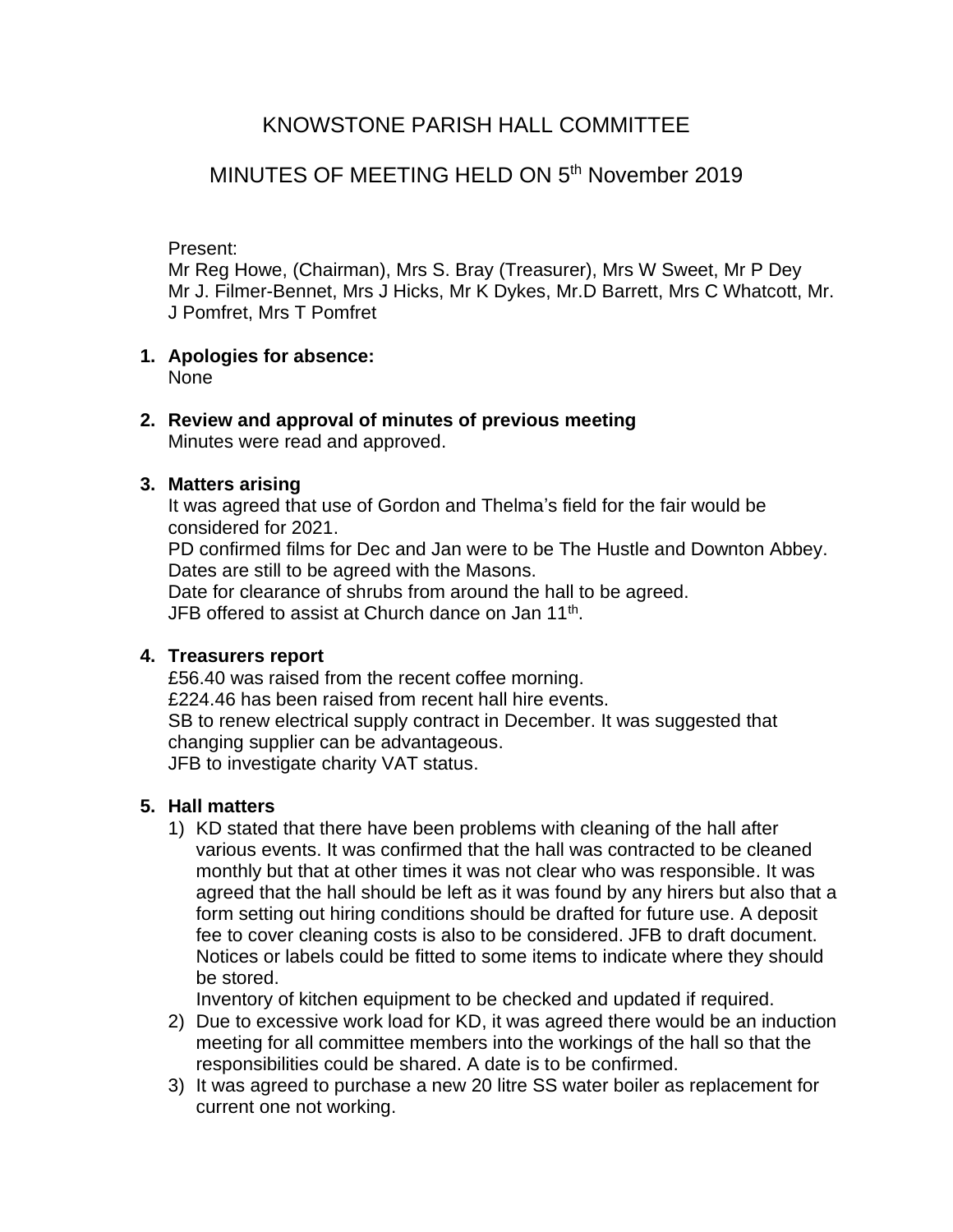- 4) WS to purchase new kitchen scissors
- 5) Proposed new kitchen will be subject to new funding bid. Current plans (thanks to Louise) were reviewed and discussed. It was suggested kitchen could be extended into committee room with possible bar and servery. A subcommittee of JFB, KD, TF and JH will discuss plans and agree proposals.
- 6) Date for clearance of cuttings around hall with dumpy bags agreed as  $12<sup>th</sup>$ November at 2.00pm
- 7) JFB to draw up lending agreement document to be used when items of hall equipment may be hired out or lent.

#### **6. Car park**

KD to continue with proposals and obtain quotations to include moving of gas tank.

Application for funding will be submitted.

## **7. Film Night**

First film will be Fishermans Friends. It was noted that hall charity number should be printed on posters to be displayed at some venues – (Sainsburys). Woodside garage to be asked to have future poster.

#### **8. Christmas Fair**

Set up Friday 6<sup>Th</sup> December at 3.00pm. Stall holders to be informed that Spring Market will not take place.

#### **9. Summer Fair**

Date confirmed as Sunday 28<sup>th</sup> June from 1.00pm till 4.00pm

More helpers would be required for setting up and on the day.

DB has received cost of £75 for Morris dance troupe to attend. Following a vote it was decided not to accept this cost, though it was agreed that some continuous music would enhance the fairs ambience. Previous music stall holder to be approached.

Stall costs to remain at £10.

DB to discuss stall holder arrangements with S. Vincent.

JFB confirmed road closure traffic order has been approved.

#### **10.Bingo**

Date confirmed as Tues  $10<sup>th</sup>$  December. SB distributed £10 to those preparing boxes.

Anthony Vigus to be asked to be caller.

JFB to purchase turkey.

JH to obtain wine and biscuit prizes.

Raffle prizes to be organised by PCC.

#### **11.Coffee Mornings**

No further coffee mornings currently planned.